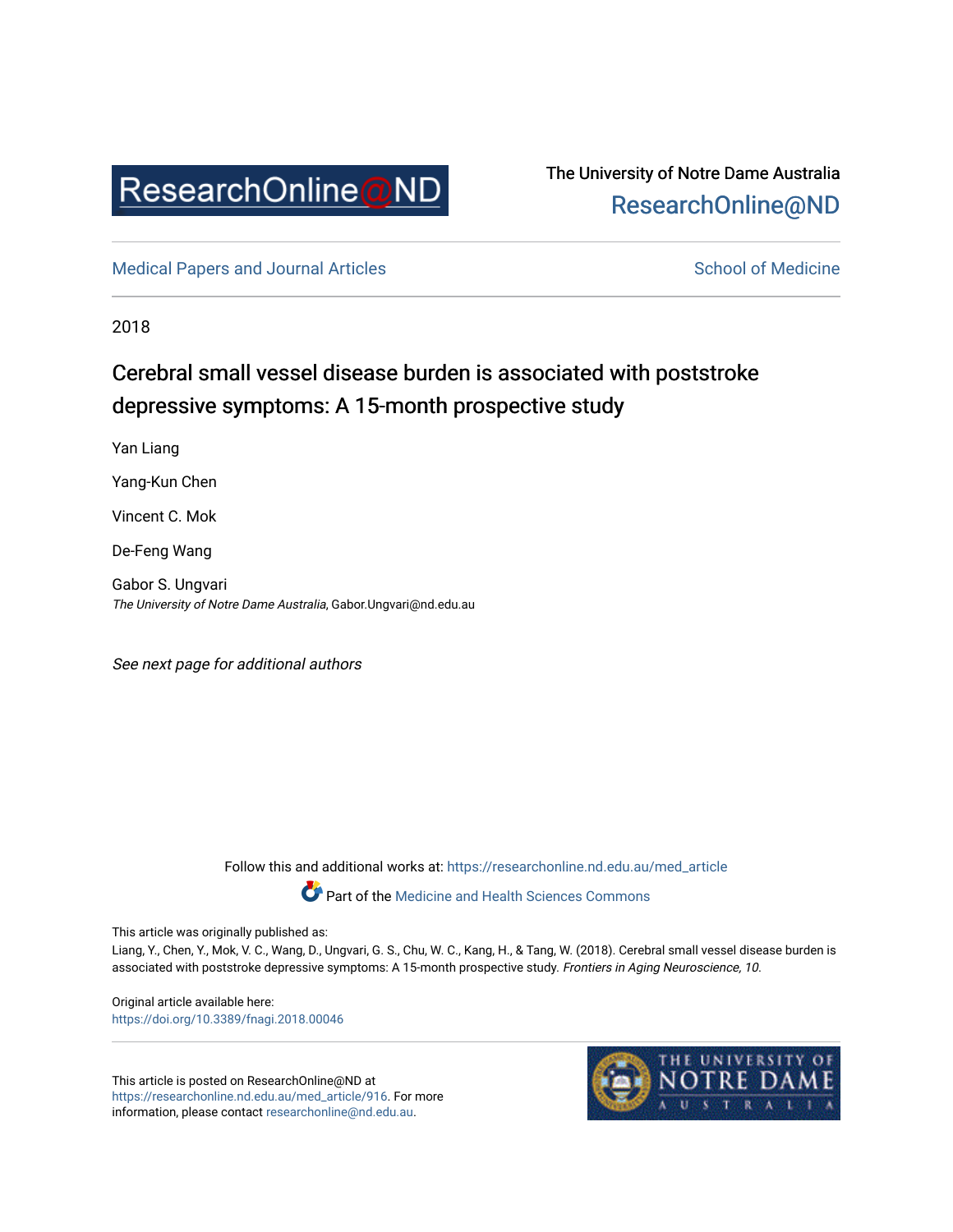#### Authors

Yan Liang, Yang-Kun Chen, Vincent C. Mok, De-Feng Wang, Gabor S. Ungvari, Winnie C. Chu, Hee-Ju Kang, and Wai-Kwong Tang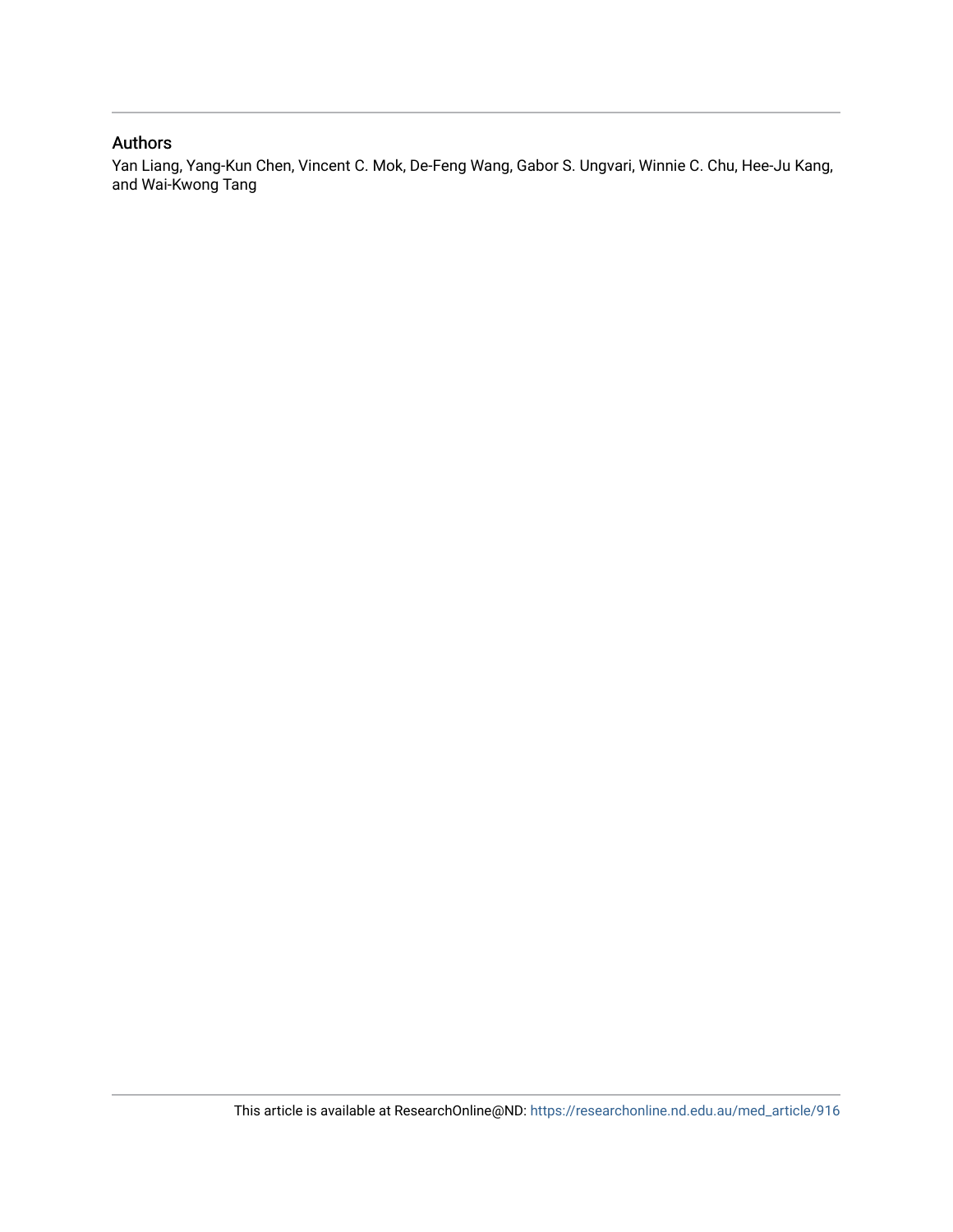This is an Open Access article distributed in accordance with the Creative Commons Attribution 4.0 International (CC BY 4.0) License, which permits unrestricted use, distribution, and reproduction in any medium, provided the original author and source are credited. See[: https://creativecommons.org/licenses/by/4.0/](https://creativecommons.org/licenses/by/4.0/)

This article originally published in *Frontiers in Aging Neuroscience* available at: <https://doi.org/10.3389/fnagi.2018.00046>

Liang, Y., Chen, Y., Mok, V.C., Wang, D., Ungvari, G.S., Chu, W.C., Kang, H., and Tang, W. (2018). Cerebral small vessel disease burden is associated with poststroke depressive symptoms: A 15 month prospective study. *Frontiers in Aging Neuroscience, 10*. doi: 10.3389/fnagi.2018.00046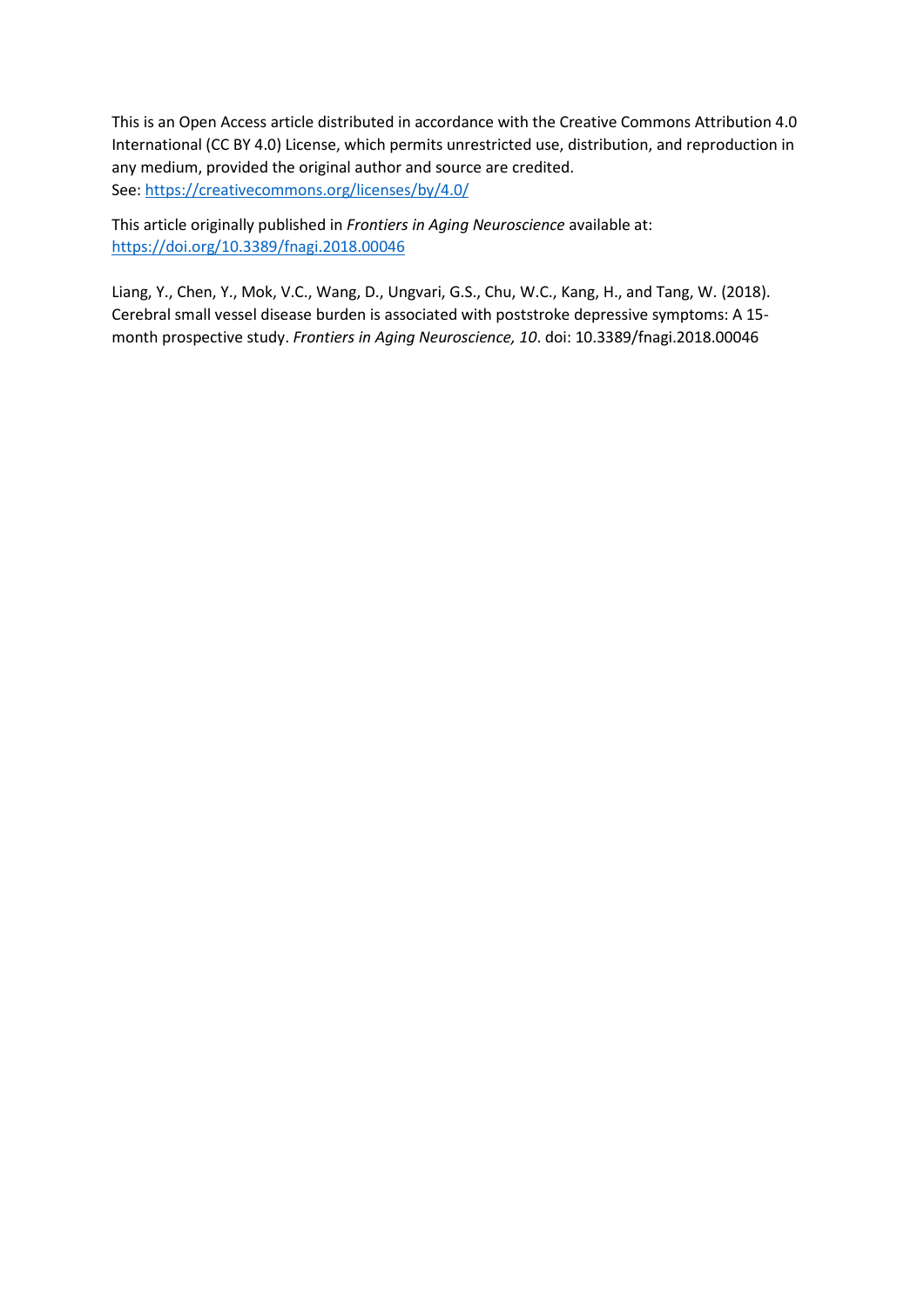



# Cerebral Small Vessel Disease Burden Is Associated With [Poststroke Depressive Symptoms:](https://www.frontiersin.org/articles/10.3389/fnagi.2018.00046/full) A 15-Month Prospective Study

[Yan Liang](http://loop.frontiersin.org/people/452405/overview)<sup>1</sup>, Yang-Kun Chen<sup>2</sup>, [Vincent Chung-Tong Mok](http://loop.frontiersin.org/people/156499/overview)<sup>3</sup>, [De-Feng Wang](http://loop.frontiersin.org/people/311078/overview)<sup>4</sup>, Gabor S. Ungvari<sup>s</sup>, Winnie Chiu-Wing Chu<sup>4</sup>, Hee-Ju Kang<sup>6</sup> and [Wai-Kwong Tang](http://loop.frontiersin.org/people/125814/overview)<sup>1,7</sup>\*

<sup>1</sup> Department of Psychiatry, The Chinese University of Hong Kong, Hong Kong, Hong Kong, <sup>2</sup> Department of Neurology, Dongguan People's Hospital, Dongguan, China, <sup>3</sup> Department of Medicine and Therapeutics, The Chinese University of Hong Kong, Hong Kong, Hong Kong, <sup>4</sup> Department of Imaging and Interventional Radiology, The Chinese University of Hong Kong, Hong Kong, Hong Kong, <sup>5</sup> Graylands Hospital, The University of Notre Dame Australia, Perth, WA, Australia, <sup>6</sup> Department of Psychiatry, Chonnam National University Hospital, Gwangju, South Korea, <sup>7</sup> Shenzhen Research Institute, The Chinese University of Hong Kong, Shenzhen, China

Objective: All types of cerebral small vessel disease (SVD) markers including lacune, white matter hyperintensities (WMH), cerebral microbleeds, and perivascular spaces were found to be associated with poststroke depressive symptoms (PDS). This study explored whether the combination of the four markers constituting an overall SVD burden was associated with PDS.

#### **OPEN ACCESS**

#### Edited by:

Aurel Popa-Wagner, University of Rostock, Germany

#### Reviewed by:

Raluca Sandu Vintilescu, University of Medicine and Pharmacy of Craiova, Romania Danny J. J. Wang, University of Southern California, United States

> \*Correspondence: Wai-Kwong Tang tangwk@cuhk.edu.hk

Received: 28 November 2017 Accepted: 12 February 2018 Published: 28 February 2018

#### Citation:

Liang Y, Chen Y-K, Mok VC-T, Wang D-F, Ungvari GS, Chu WC-W, Kang H-J and Tang W-K (2018) Cerebral Small Vessel Disease Burden Is Associated With Poststroke Depressive Symptoms: A 15-Month Prospective Study. Front. Aging Neurosci. 10:46. doi: [10.3389/fnagi.2018.00046](https://doi.org/10.3389/fnagi.2018.00046)

**Methods:** A cohort of 563 patients with acute ischemic stroke were followed over a 15-month period after the index stroke. A score of ≥7 on the 15-item Geriatric Depression Scale was defined as clinically significant PDS. Scores of the four SVD markers ascertained on magnetic resonance imaging were summed up to represent total SVD burden. The association between SVD burden and PDS was assessed with generalized estimating equation models.

**Results:** The study sample had a mean age of  $67.0 \pm 10.2$  years and mild-moderate stroke [National Institutes of Health Stroke Scale score: 3, interquartile, 1–5]. PDS were found in 18.3%, 11.6%, and 12.3% of the sample at 3, 9, and 15 months after stroke, respectively. After adjusting for demographic characteristics, vascular risk factors, social support, stroke severity, physical and cognitive functions, and size and locations of stroke, the SVD burden was associated with an increased risk of PDS [odds ratio = 1.30; 95% confidence interval =  $1.07-1.58$ ;  $p = 0.010$ ]. Other significant predictors of PDS were time of assessment, female sex, smoking, number of acute infarcts, functional independence, and social support.

Conclusion: SVD burden was associated with PDS examined over a 15-month follow-up in patients with mild to moderate acute ischemic stroke.

Keywords: depressive symptoms, stroke, poststroke depression, cerebral small vessel disease, white matter hyperintensities, lacune, cerebral microbleeds, enlarged perivascular spaces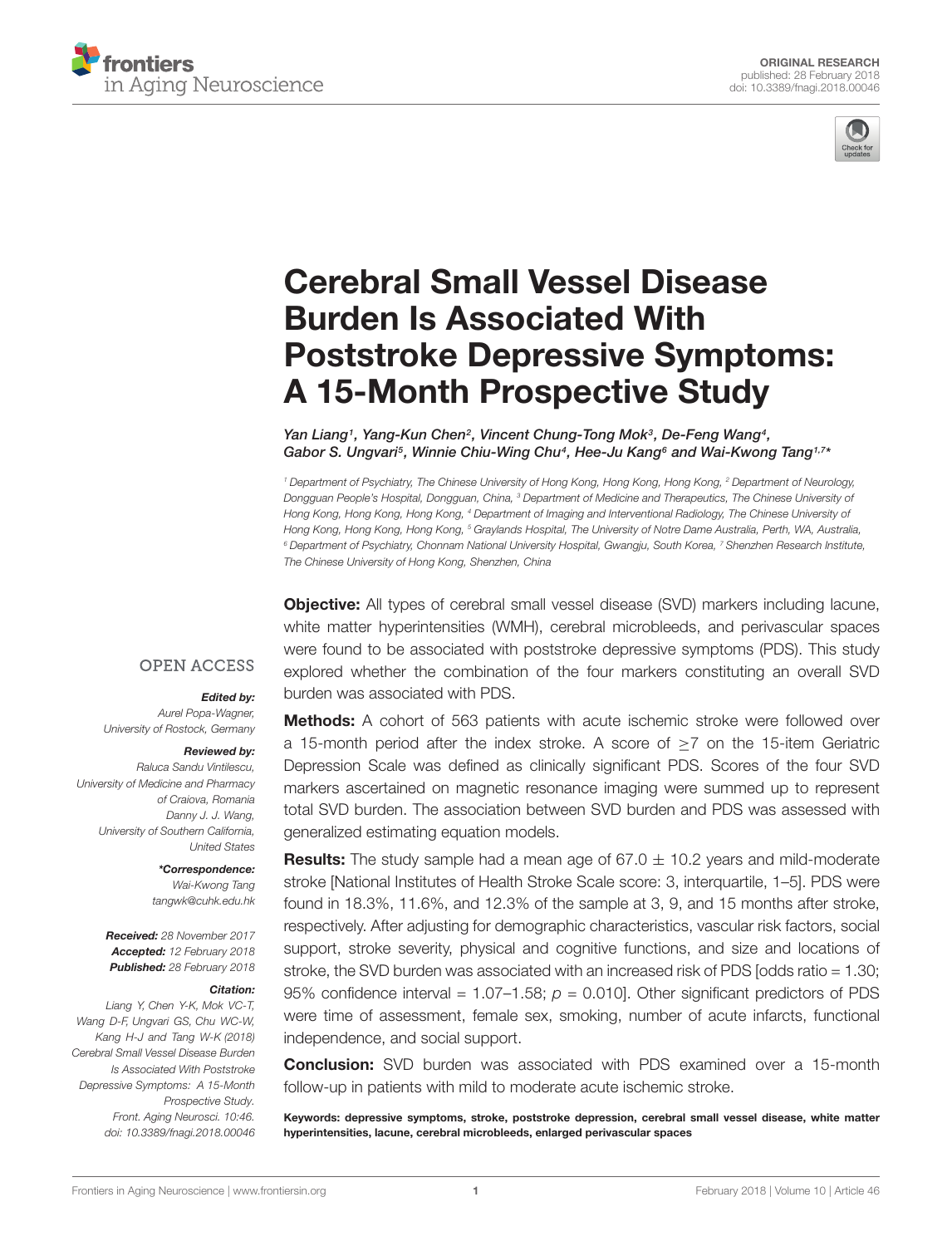## INTRODUCTION

Poststroke depression (PSD) is associated with higher risk of mortality, disability, and poor quality of life [\(Towfighi](#page-9-0) [et al.,](#page-9-0) [2017\)](#page-9-0). About one in three stroke survivors present with PSD at any time after stroke [\(Towfighi et al.,](#page-9-0) [2017\)](#page-9-0). Understanding the underlying pathophysiology of PSD may facilitate developing better management strategies. Findings concerning the relationship between stroke locations and PSD have been inconsistent [\(Carson et al.,](#page-8-0) [2000;](#page-8-0) [Wei et al.,](#page-9-1) [2015\)](#page-9-1), which challenges the hypothesis that PSD is caused by a single lesion in the brain due to stroke [\(Stern and Bachman,](#page-9-2) [1991\)](#page-9-2).

Cerebral small vessel disease (SVD) is a composite term for a variety of chronic cerebral microvascular lesions resulting from aging, vascular risk factors or unknown etiologies [\(Wardlaw](#page-9-3) [et al.,](#page-9-3) [2013\)](#page-9-3). SVD is common in aging and stroke populations [\(Wardlaw et al.,](#page-9-3) [2013\)](#page-9-3). The most characteristic markers of SVD on magnetic resonance imaging (MRI) are WMH, lacune, cerebral microbleeds, and enlarged perivascular spaces [\(Wardlaw](#page-9-3) [et al.,](#page-9-3) [2013\)](#page-9-3). A "SVD score" that includes the above four MRI markers was recently proposed to quantify the global damage to the small vessels of the brain caused by SVD [\(Staals](#page-9-4) [et al.,](#page-9-4) [2014\)](#page-9-4). The SVD burden is associated with cognitive decline in hypertension [\(Uiterwijk et al.,](#page-9-5) [2016\)](#page-9-5), poststroke disability [\(Arba et al.,](#page-8-1) [2017a\)](#page-8-1), recurrence of stroke [\(Lau et al.,](#page-8-2) [2017\)](#page-8-2), poor quality of life of stroke survivors [\(Liang et al.,](#page-8-3) [2017\)](#page-8-3), and depression after lacunar stroke [\(Zhang X. et al.,](#page-9-6) [2017\)](#page-9-6).

Individual SVD markers have been shown to be associated with PSD [\(Santos et al.,](#page-8-4) [2009a;](#page-8-4) [Tang et al.,](#page-9-7) [2014\)](#page-9-7). Only one study has reported an association between SVD burden and poststroke depressive symptoms (PDS) 3 months after lacunar stroke [\(Zhang](#page-9-6) [X. et al.,](#page-9-6) [2017\)](#page-9-6). However, the impact of SVD burden on the longterm prevalence of PSD has never been investigated. Similarly, the role of SVD burden in the development of PSD in a cohort comprising all subtypes of acute ischemic stroke is unclear. Hence, this study examined the association between SVD burden and poststroke depressive symptoms (PDS) during the first 15 months following an acute ischemic stroke.

### MATERIALS AND METHODS

#### Study Population

The recruitment of the study sample is depicted in **[Figure 1](#page-4-0)** where T0–T3 refer to assessment points at baseline, 3, 9, and 15 months after the index stroke, respectively. Patients with first-ever or recurrent acute ischemic stroke were consecutively screened following their admission to the Stroke Unit, Prince of



<span id="page-4-0"></span>Wales Hospital, Hong Kong, between January 2010 and October 2015. Due to the limited access to MRI, only 2,048 (32.1%) of all admitted stroke patients underwent an MRI examination within 1 week of the onset of stroke. A further 1,339 (62.0%) were excluded because they (1) refused to participate or were lost to follow-up; (2) had a history of psychiatric or neurologic disorders; (3) had severe comorbid medical conditions, such as multifunctional organs failure, cancer or severe systemic infection; (4) had severe aphasia, auditory or visual impairments; (5) deceased before the 15-month assessment; (6) had a recurrent stroke during the 15-month follow-up; and (7) were not of Chinese ethnicity.

The study protocol was approved by the Joint Chinese University of Hong Kong New Territories East Cluster Clinical Research Ethics Committee. All participants gave written informed consent.

#### Demographic and Clinical Data

Within 1 week of the index admission (T0), demographic (age, sex, and year of education) and clinical data on vascular risk factors (smoking, history of hypertension, diabetes mellitus, hyperlipidaemia, stroke, atrial fibrillation, and ischemic heart disease) were collected. Baseline stroke severity was assessed with the National Institutes of Health Stroke Scale (NIHSS) [\(Brott et al.,](#page-8-5) [1989\)](#page-8-5) by a nurse from the Stroke Unit. Physical and cognitive functions and level of social

**Abbreviations:** BI, Barthel Index; CI, confidence interval; GDS, Geriatric Depression Scale; GEE, generalized estimating equation; IQR, interquartile ranges; LSNS, Lubben Social Network Scale; MMSE, Mini–Mental State Examination; MRI, Magnetic Resonance Imaging; NIHSS, National Institutes of Health Stroke Scale; OR, odds ratio; PDS, poststroke depressive symptoms; PSD, poststroke depression; SD, standard deviations; SVD, small vessel disease; WMH, white matter hyperintensities.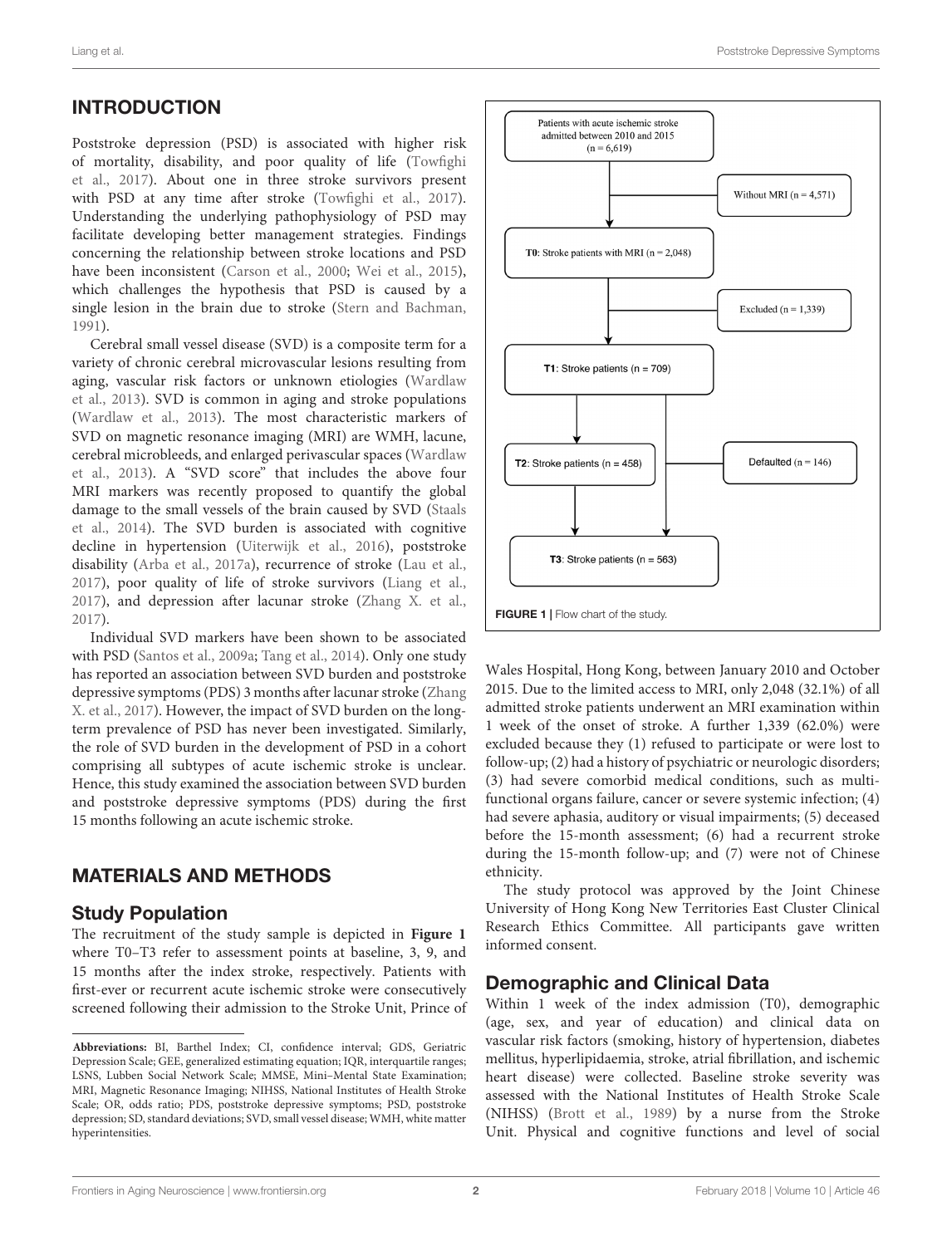support were assessed by a research assistant with the Barthel Index (BI) [\(Barthel,](#page-8-6) [1965\)](#page-8-6), the Mini-Mental State Examination (MMSE) [\(Chiu et al.,](#page-8-7) [1994\)](#page-8-7), and the Lubben Social Network Scale (LSNS) [\(Lubben,](#page-8-8) [1988\)](#page-8-8), respectively at T1, T2, and T3.

#### Study Outcomes

The primary study outcome was PDS at either T1, T2, or T3. All patients were screened for PDS with the 15-item Geriatric Depression Scale (GDS) by a psychiatrist (W-KT). Clinically significant PDS suspect for an ongoing depressive illness was defined by a score 7 or above on the GDS [\(Tang et al.,](#page-9-8) [2004a\)](#page-9-8). The 15-item GDS has good sensitivity (89%) and specificity (73%) in screening for PDS in a Hong Kong stroke population [\(Tang et al.,](#page-9-8) [2004a\)](#page-9-8).

### **Neuroimaging**

All patients were scanned on a 1.5-T MRI system (Sonata; Siemens Medical Systems Inc., Germany) with diffusion weighted, gradient echo, T1- and T2-weighted and fluid attenuated inversion recovery sequences. The MRI parameters were described in detail elsewhere [\(Liang et al.,](#page-8-3) [2017\)](#page-8-3). A qualified neurologist (YL) blind to all demographic and clinical information reviewed the MRI data on SVD markers, while another qualified neurologist (Y-KC) conducted the measurement on infarcts. The numbers and volumes of acute and old infarcts were recorded. The details of the scoring method on 'SVD burden' were described earlier [\(Liang et al.,](#page-8-3) [2017\)](#page-8-3). Briefly, based on a validated scale [\(Staals et al.,](#page-9-4) [2014\)](#page-9-4), the presence of either lacune, cerebral microbleeds, extensive WMH, or moderate to severe enlarged perivascular spaces was awarded one point. Summing the above four subscores produced a total SVD score ranging from 0 to 4. The interrater reliability of the MRI characteristics was determined by comparing 30 randomly selected MRI scans rated separately by YL and Y-KC. The inter-rater kappa coefficient values were 0.76 for lacune; 0.63 for periventricular WMH, 0.62 for deep WMH; 0.78 for cerebral microbleeds, 0.80 for enlarged perivascular spaces; and 0.66 for both acute and old infarcts.

### Statistical Analysis

SPSS Statistics, Version 20.0 software (IBM) was used for the statistical analysis. Data are presented as mean  $\pm$  standard deviation (SD), median (interquartile range, IQR), or proportions, as appropriate. The normality of the data was tested with the Shapiro–Wilk test. To ascertain the associations between SVD burden and PDS during the 15 month follow-up, generalized estimating equation (GEE) models were constructed by including patients attending both the first (T1) and the last (T3) follow-ups  $(n = 563)$ . The summed and individual SVD scores were entered the multivariate GEE models, adjusting for demographic, clinical and imaging characteristics. The level of significance was set at 0.05 (two-tailed).

<span id="page-5-0"></span>TABLE 1 | Comparison of demographic, clinical and MRI characteristics between the study sample and the patients withdrawn from the study.

|                                                  | <b>Included</b><br>$(n = 563)$ | Withdrawn<br>$(n = 146)$ |
|--------------------------------------------------|--------------------------------|--------------------------|
| Demographics                                     |                                |                          |
| Age, years, mean $\pm$ SD                        | $67.0 \pm 10.2$                | $67.1 \pm 11.4$          |
| Female sex, $n$ $(\%)$                           | 230 (40.9)                     | 52 (35.6)                |
| Education, years, mean $\pm$ SD                  | $6.7 \pm 4.2$                  | $6.7 \pm 5.1$            |
| Vascular risk factors, n (%)                     |                                |                          |
| Current or previous smoker                       | 214 (38.0)                     | 63 (42.9)                |
| Hypertension                                     | 364 (64.7)                     | 98 (67.6)                |
| Hyperlipidemia                                   | 240 (42.6)                     | 52 (35.9)                |
| Diabetes mellitus                                | 159 (28.2)                     | 44 (30.3)                |
| Previous stroke                                  | 56 (9.9)                       | 19 (13.1)                |
| Ischemic heart disease                           | 26 (4.6)                       | 8(5.5)                   |
| Atrial fibrillation                              | 24 (4.3)                       | 16 (11.0)                |
| <b>Stroke characteristics</b>                    |                                |                          |
| NIHSS on admission, median (IQR)                 | $3(1-5)$                       | $3(1-5)$                 |
| Volume of acute infarcts, ml, mean $\pm$ SD      | $3.2 \pm 9.6$                  | $3.5 \pm 9.1$            |
| Number of acute infarcts, mean $\pm$ SD          | $1.3 \pm 2.2$                  | $1.1 \pm 1.1$            |
| Old infarcts, $n$ (%)                            | 114 (20.2)                     | 58 (39.7)                |
| Location of acute infarcts, n (%)                |                                |                          |
| Cortical                                         | 96 (17.1)                      | 31 (21.2)                |
| Subcortical white matter                         | 173 (30.7)                     | 36 (24.7)                |
| Deep                                             | 127 (22.6)                     | 31 (21.2)                |
| Infratentorial                                   | 80 (14.2)                      | 30(20.5)                 |
| <b>SVD individual markers</b>                    |                                |                          |
| Lacune, <i>n</i> (%)                             | 113 (20.1)                     | 28 (19.2)                |
| Cerebral microbleeds, n (%)                      | 76 (13.5)                      | 29 (19.9)                |
| Perivascular WMH, median (IQR)                   | $1(1-2)$                       | $1(1-2)$                 |
| Deep WMH, median (IQR)                           | $1(1-2)$                       | $1(1-2)$                 |
| Enlarged perivascular spaces, median (IQR)       | $1(1-2)$                       | $1(0-2)$                 |
| <b>SVD burden</b>                                |                                |                          |
| SVD score, median (IQR)                          | $1(0-2)$                       | $1(0-2)$                 |
| SVD score = $0, n$ (%)                           |                                |                          |
| SVD score = 1, $n$ (%)                           | 248 (44.0)<br>134 (23.8)       | 57 (39.0)<br>30(20.5)    |
|                                                  | 103 (18.3)                     |                          |
| SVD score = $2, n$ (%)<br>SVD score = $3, n$ (%) |                                | 36 (24.7)                |
|                                                  | 54 (9.6)                       | 15 (10.3)                |
| SVD score = 4, $n$ (%)                           | 24 (4.3)                       | 8(5.5)                   |
| <b>Clinical assessments</b>                      |                                |                          |
| Social support: LSNS, mean $\pm$ SD              | $28.3 \pm 8.4$                 | $28.5 \pm 8.7$           |
| PDS, $n$ (%)                                     |                                |                          |
| T1                                               | 103 (18.3)                     | 20 (13.7)                |
| T2                                               | 53 (11.6)                      |                          |
| T <sub>3</sub>                                   | 69 (12.3)                      |                          |
| Severity of PDS: GDS, median (IQR)               |                                |                          |
| T1                                               | $2(1-5)$                       | $2(1-4)$                 |
| T2                                               | $2(1-4)$                       |                          |
| T3                                               | $2(1-4)$                       |                          |
| Functional independence: BI, mean $\pm$ SD       |                                |                          |
| Τ1                                               | $19.1 \pm 2.1$                 | $19.1 \pm 1.9$           |
| T <sub>2</sub>                                   | $19.0 \pm 2.3$                 |                          |
| T3                                               | $19.1 \pm 2.1$                 |                          |
| Cognitive function: MMSE, mean $\pm$ SD          |                                |                          |
| T1                                               | $26.9 \pm 3.1$                 | $26.5 \pm 3.4$           |
|                                                  |                                | (Continued)              |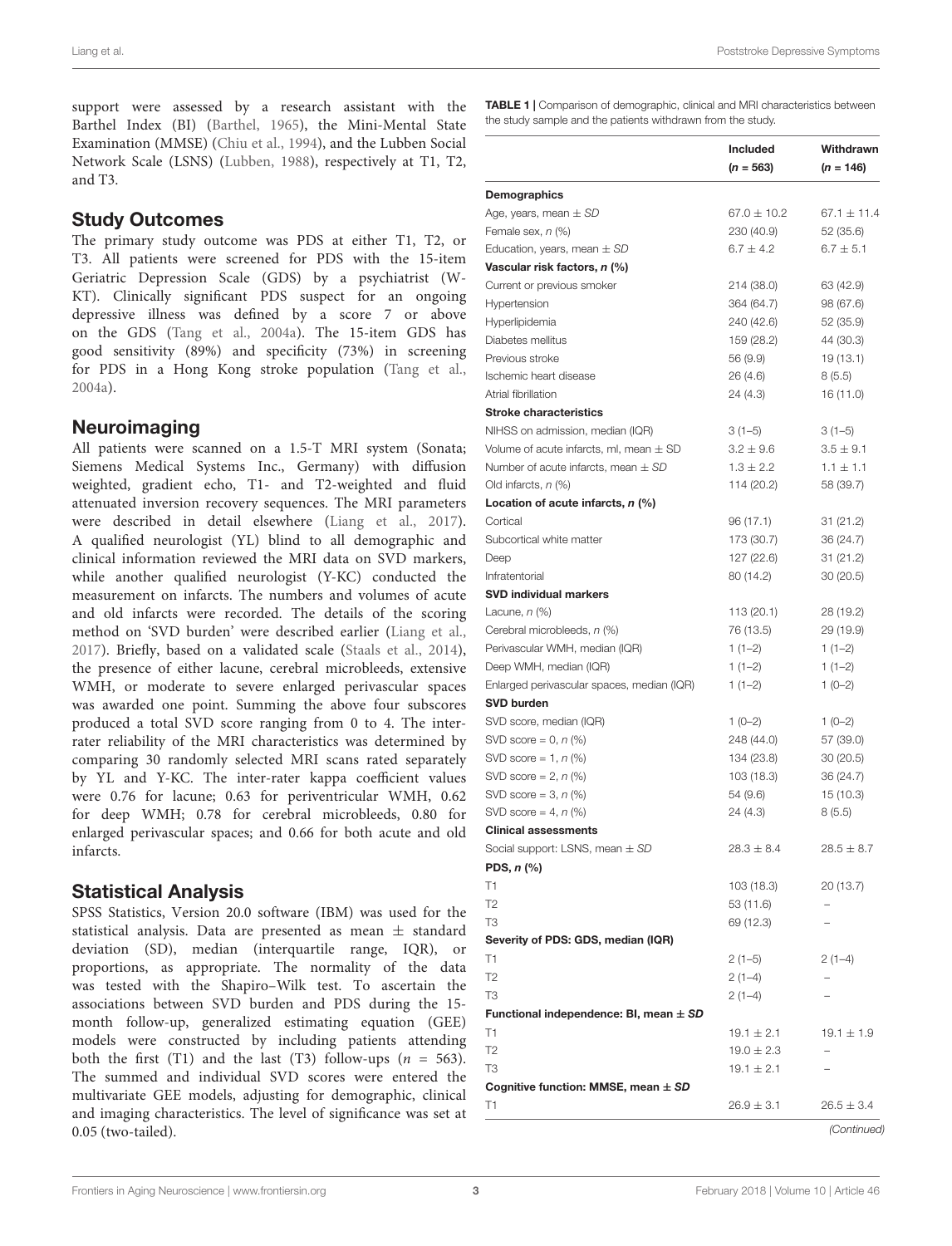#### TABLE 1 | Continued

|                | <b>Included</b><br>$(n = 563)$ | Withdrawn<br>$(n = 146)$ |
|----------------|--------------------------------|--------------------------|
| T <sub>2</sub> | $27.1 \pm 3.2$                 | $\overline{\phantom{a}}$ |
| T3             | $26.7 + 3.7$                   | $\overline{\phantom{a}}$ |

BI, Barthel Index; GDS, Geriatric Depression Scale; IQR, interquartile range; LSNS, Lubben Social Network Scale; MMSE, Mini–Mental State Examination; MRI, Magnetic Resonance Imaging; NIHSS, National Institutes of Health Stroke Scale; PDS, poststroke depressive symptoms; SD, standard deviation; SVD, small vessel disease; WMH, white matter hyperintensities.

#### RESULTS

#### Characteristics of the Study Sample

A total of 563 patients were enrolled at both T1 and T3; 146 (20.5%) patients defaulted at follow-up. **[Table 1](#page-5-0)** lists the characteristics of the study sample and the patients who defaulted. The stroke severity of the study sample was lower than that of patients excluded from the study [NIHSS scores of  $3(1-5)$ ] vs. 4 (1–11);  $p < 0.001$ ; data not shown].

The demographic, clinical and imaging characteristics are shown in **[Table 1](#page-5-0)**. The study sample had a mean age of 67.0  $\pm$  10.2 years; 40.9% were female. The stroke severity was mainly mild to moderate with a median NIHSS score of 3 (IQR, 1–5); 44.0% of the sample had no marked SVD (SVD score = 0) while the median SVD score was 1 (IQR, 0-2). Levels of social support (LSNS:  $28.3 \pm 8.4$ ), functional independence (BI: 19.1  $\pm$  2.1) and cognitive functions (MMSE:  $26.9 \pm 3.1$ ) were relatively high. The level of PDS was low with a median GDS score of 2 across the three assessments. The frequency of clinically meaningful PDS at T1, T2, and T3 was 18.3% (103), 11.6% (53), and 12.4% (69), respectively.

#### Association Between SVD and PDS

The results of the multivariate GEE model are shown in **[Table 2](#page-6-0)**. The combined SVD score (OR: 1.30, 95% CI: 1.07– 1.58;  $p = 0.010$ ) was a significant predictor of PDS over the 15-month follow-up. None of the four individual SVD markers (lacune:  $p = 0.720$ ; cerebral microbleeds:  $p = 0.066$ ; WMH:  $p = 0.430$ ; enlarged perivascular spaces:  $p = 0.369$ ) was significantly associated with PDS in the multivariate GEE models (data not shown).

#### Other Predictors of PDS

Other significant predictors of PDS were female sex (OR: 1.80, 95% CI: 1.02–3.17, p = 0.042); smoking (OR: 1.75, 95% CI: 1.06–2.90,  $p = 0.029$ ; number of acute infarcts (OR:1.11, 95%) CI: 1.02–1.20,  $p = 0.014$ ; time of assessment at T2 (OR: 0.60, 95% CI: 0.42-0.85,  $p = 0.004$ ) and T3 (OR: 0.61, 95% CI: 0.45–0.82,  $p = 0.001$ ) compared with T1; higher level of social support (OR: 0.96, 95% CI: 0.93–0.98,  $p < 0.001$ ); and functional independence (OR: 0.87, 95% CI: 0.81–0.92, p < 0.001) (**[Table 2](#page-6-0)**).

<span id="page-6-0"></span>TABLE 2 | Multivariate GEE model on the association between PDS and baseline characteristics.

| Significant predictors <sup>a</sup> | OR (95%CI)          | р       |
|-------------------------------------|---------------------|---------|
| Time points of assessments          |                     |         |
| T1                                  | Reference           |         |
| T <sub>2</sub>                      | $0.60(0.42 - 0.85)$ | 0.004   |
| T3                                  | $0.61(0.45 - 0.82)$ | 0.001   |
| Sex                                 |                     |         |
| Male                                | Reference           |         |
| Female                              | 1.80 (1.02-3.17)    | 0.042   |
| <b>Smoking</b>                      |                     |         |
| Non-smoker                          | Reference           |         |
| Current or previous smoker          | 1.75 (1.06-2.90)    | 0.029   |
| Social support (LSNS)               | $0.96(0.93 - 0.98)$ | < 0.001 |
| SVD burden (SVD score)              | 1.30 (1.07–1.58)    | 0.010   |
| Number of acute infarcts            | $1.11(1.02 - 1.20)$ | 0.014   |
| Functional independence (BI)        | $0.87(0.81 - 0.92)$ | < 0.001 |
|                                     |                     |         |

BI, Barthel Index; CI, confidence interval; GEE, generalized estimating equation; LSNS, Lubben Social Network Scale; OR, odds ratio; PDS, poststroke depressive symptoms; SVD, small vessel disease.

aAll the predictors listed here were adjusted for assessment time points, age, sex, social support, vascular risk factors, stroke severity, location, number and volume of acute infarcts, old infarcts, SVD burden, cognitive function, and functional independence.

## **DISCUSSION**

The main finding of this study is that SVD burden is associated with clinically meaningful PDS over a 15-month follow-up period in patients with mild to moderate acute ischemic stroke. To the best of our knowledge, this was the first longitudinal study that examined the relationship between SVD burden and PDS after stroke.

It is of note that the SVD burden rather than any single SVD marker was associated with PDS. Higher SVD burden is associated with risk of depression 3 months after lacunar stroke [\(Zhang X. et al.,](#page-9-6) [2017\)](#page-9-6). The current study extended this finding by conducting a 15-month follow-up to ascertain the longterm impact of the baseline SVD burden on PDS. All subtypes of ischemic stroke were included because lacunar strokes only account for 25% of ischemic strokes [\(Kolominsky-Rabas et al.,](#page-8-9) [2001\)](#page-8-9). Total SVD burden has been suggested to be a better predictor of stroke outcomes, including mortality [\(Song et al.,](#page-8-10) [2017\)](#page-8-10), disability [\(Arba et al.,](#page-8-1) [2017a\)](#page-8-1), stroke recurrence [\(Lau et al.,](#page-8-2) [2017\)](#page-8-2), and poor quality of life [\(Liang et al.,](#page-8-3) [2017\)](#page-8-3), than a single SVD marker. The findings of this study lend further support to the hypothesis that chronic vascular burden in the brain is a critical neuroanatomical factor in depression in older adults [\(Santos et al.,](#page-8-11) [2009b\)](#page-8-11).

The underlying mechanisms linking SVD burden to poststroke PDS are poorly understood. Functional disability and cognitive impairment may be mediating factors as they confer the highest risk for PSD [\(Towfighi et al.,](#page-9-0) [2017\)](#page-9-0). SVD lesions reduce the brain's 'reserve' against vascular insults and its plasticity [\(Mok et al.,](#page-8-12) [2017\)](#page-8-12). Stroke patients with more severe SVD are prone to have larger infarct volume [\(Helenius](#page-8-13) [et al.,](#page-8-13) [2016\)](#page-8-13), impaired reperfusion [\(Arba et al.,](#page-8-14) [2017b\)](#page-8-14), and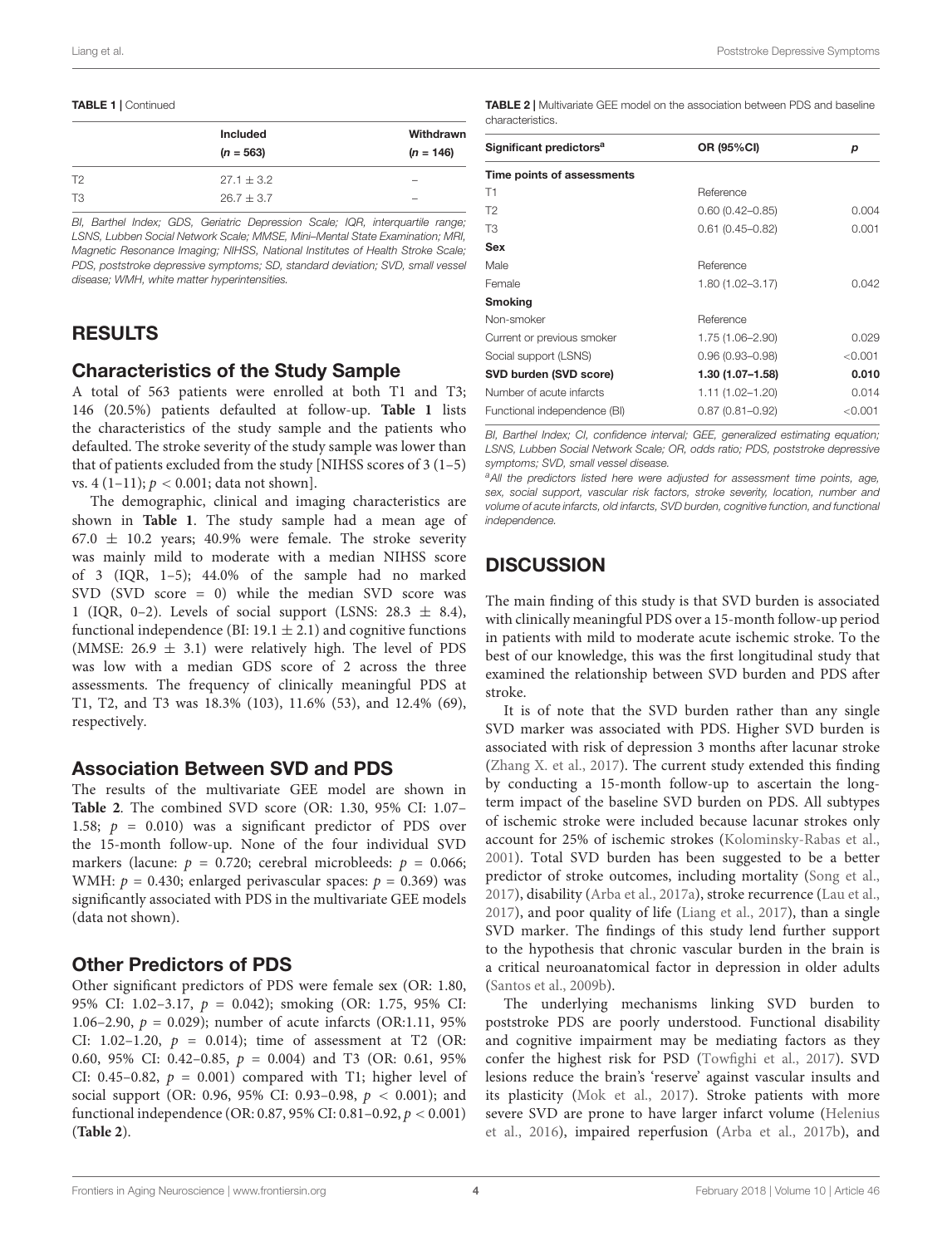recurrent stroke [\(Lau et al.,](#page-8-2) [2017\)](#page-8-2). Consequently, disability and cognitive decline were more likely to occur among stroke survivors with severe SVD burden [\(Huijts et al.,](#page-8-15) [2013;](#page-8-15) [Arba](#page-8-1) [et al.,](#page-8-1) [2017a\)](#page-8-1). However, after adjustment for acute infarcts, stroke severity, functional independence, and cognition in this study, SVD burden remained a significant predictor of PDS. This suggests that SVD burden might contribute to the development of PDS via other paths. From a network viewpoint, the integrity of both the structural and functional global network is the key prerequisite for recovery from stroke [\(Lim and Kang,](#page-8-16) [2015\)](#page-8-16) and emotional modulation [\(Gong and](#page-8-17) [He,](#page-8-17) [2015\)](#page-8-17). SVD leads to the disruption of white matter integrity of frontal-subcortical circuit which is thought to be critical in the pathogenesis of depression [\(van Uden et al.,](#page-9-9) [2015\)](#page-9-9). Reduced global structural network efficiency arising from SVD has recently been shown to be associated with depression [\(Xie et al.,](#page-9-10) [2017\)](#page-9-10).

The pathomechanism of PSD is not yet clarified. In addition to the 'vascular depression hypothesis' as mentioned above, evidence is emerging to support the notion that inflammation could also play a role in the development of PSD [\(Popa-Wagner](#page-8-18) [et al.,](#page-8-18) [2014;](#page-8-18) [Becker,](#page-8-19) [2016\)](#page-8-19). Higher level of inflammatory markers was recently found to be predictor of PSD [\(Cheng et al.,](#page-8-20) [2017\)](#page-8-20) and anti-inflammatory treatment has shown promising results in reducing risk of PSD [\(Wium-Andersen et al.,](#page-9-11) [2017\)](#page-9-11). Furthermore, SVD burden was found to be associated with systemic lupus erythematosus, a systemic inflammatory disease [\(Wiseman et al.,](#page-9-12) [2016\)](#page-9-12). Enlarged perivascular spaces, one of the SVD markers, was proposed as an MRI marker of neuroinflammatory activity and was associated with lesions in multiple sclerosis [\(Wuerfel](#page-9-13) [et al.,](#page-9-13) [2008\)](#page-9-13). The above findings suggest that SVD burden could be an epiphenomenon of the accumulating inflammatory processes.

Medical comorbidities are the 'silent contributors' to stroke outcomes [\(Sandu et al.,](#page-8-21) [2015\)](#page-8-21). Intracranial atherosclerosis and diabetes were recently reported to be risk factors of early-onset and late-onset PSD, respectively [\(Chen et al.,](#page-8-22) [2016;](#page-8-22) [Zhang Y.](#page-9-14) [et al.,](#page-9-14) [2017\)](#page-9-14); smoking, as also demonstrated in this study, was associated with PDS. It is suggested that these comorbidities join SVD to promote a chronic proinflammatory state and fuel acute neuroinflammation in the event of acute stroke [\(Di Napoli et al.,](#page-8-23) [2012;](#page-8-23) [Sandu et al.,](#page-8-21) [2015\)](#page-8-21). The aggravated neuroinflammation, in turn, causes the downstream neurodegeneration, neuronal apoptosis, and impaired neuroplasticity [\(Leonard and Maes,](#page-8-24) [2012\)](#page-8-24), disrupt the depression-related neurocircuits [\(Loubinoux](#page-8-25) [et al.,](#page-8-25) [2012\)](#page-8-25), and eventually result in depressive symptoms or other unfavorable outcomes [\(Di Napoli et al.,](#page-8-23) [2012\)](#page-8-23). Taken together, PSD or PDS could be viewed as a consequence of a complex interplay between stroke, pre-stroke comorbidities, and neuroinflammation [\(Sandu et al.,](#page-8-21) [2015\)](#page-8-21).

Other predictors of PDS in the present study were female sex, lower levels of functional independence and social support, smoking, the time of the assessment, and the number of acute infarcts. Female sex, lower level of functional independence and social support have been consistently reported as risk factors of PSD [\(Towfighi et al.,](#page-9-0) [2017\)](#page-9-0). Smoking also increases the risk of PSD in minor stroke [\(Shi et al.,](#page-8-26) [2015\)](#page-8-26).

In this study, the risk of PDS was decreasing during the 15-month follow-up. A one-year follow-up study reported that the prevalence of depression decreased from 18.8% at 1 month to 14.6% [\(Bour et al.,](#page-8-27) [2010\)](#page-8-27). A similar decline in PSD from 6.7% at 3 months to 5.1% at 1 year has also been reported [\(Kulkantrakorn and Jirapramukpitak,](#page-8-28) [2007\)](#page-8-28). The number of acute infarcts predicted PDS in the present study, which is consistent with the finding that more severe lacunar infarcts are associated with PSD [\(Santos et al.,](#page-8-4) [2009a;](#page-8-4) [Wu et al.,](#page-9-15) [2014\)](#page-9-15).

The major strengths of this study are its prospective design, large sample size and its relatively long 15-month followup after the index stroke. The first major limitation is that this study mainly included mild to moderate stroke patients. This selection bias reduces the generalizability of the results, including the relationship of SVD burden and PDS in acute ischemic stroke. Second, the lack of comprehensive clinical assessment of depression limits the clinical implications of the study, although PDS also have detrimental effects on stroke outcomes [\(Towfighi et al.,](#page-9-0) [2017\)](#page-9-0). Nevertheless, the GDS is a reliable tool to detect PDS in this stroke population and has been shown to be useful for screening PDS in Hong Kong elderly stroke patients with good sensitivity and specificity [\(Tang](#page-9-8) [et al.,](#page-9-8) [2004a](#page-9-8)[,b\)](#page-9-16). A systemic review has also confirmed that the GDS could detect milder PDS in the elderly [\(Burton and](#page-8-29) [Tyson,](#page-8-29) [2015\)](#page-8-29). The third limitation is the lack of etiological differentiation of ischemic stroke due to the limited clinical information. Hence, the study could not clarify the differential impact of SVD burden on PDS with respect to the subtypes of acute ischemic stroke. Fourth, about a quarter of eligible patients were lost to follow-up. To offset this limitation, GEE analysis was used to handle missing data. Fifth, this was an observational study without comprehensive investigation of the inflammatory markers or comorbidities. Moreover, we are aware that ideally the assessment of imaging data should be conducted by two raters despite of moderate to good interrater agreements, however, this study failed to provide confirming assessments by a second rater due to the limited manpower. Finally, the 15-month follow-up could not draw conclusions about the association between SVD burden and longer-term clinical course of PDS.

## **CONCLUSION**

SVD burden was associated with clinically significant PDS over a 15-month follow-up in patients with mild to moderate acute ischemic stroke. The findings lend further support to the hypothesis of vascular depression suggesting that accumulating microvascular lesions are critical for the development of depressive symptoms. Measurement of SVD burden might facilitate the early identification of patients at risk of PDS after mild to moderate acute ischemic stroke. Multimodal imaging studies from a network perspective would be useful to clarify the underlying mechanisms linking SVD to PDS. Investigations of the impact of SVD burden on the effectiveness of antidepressant treatment in PDS are also warranted.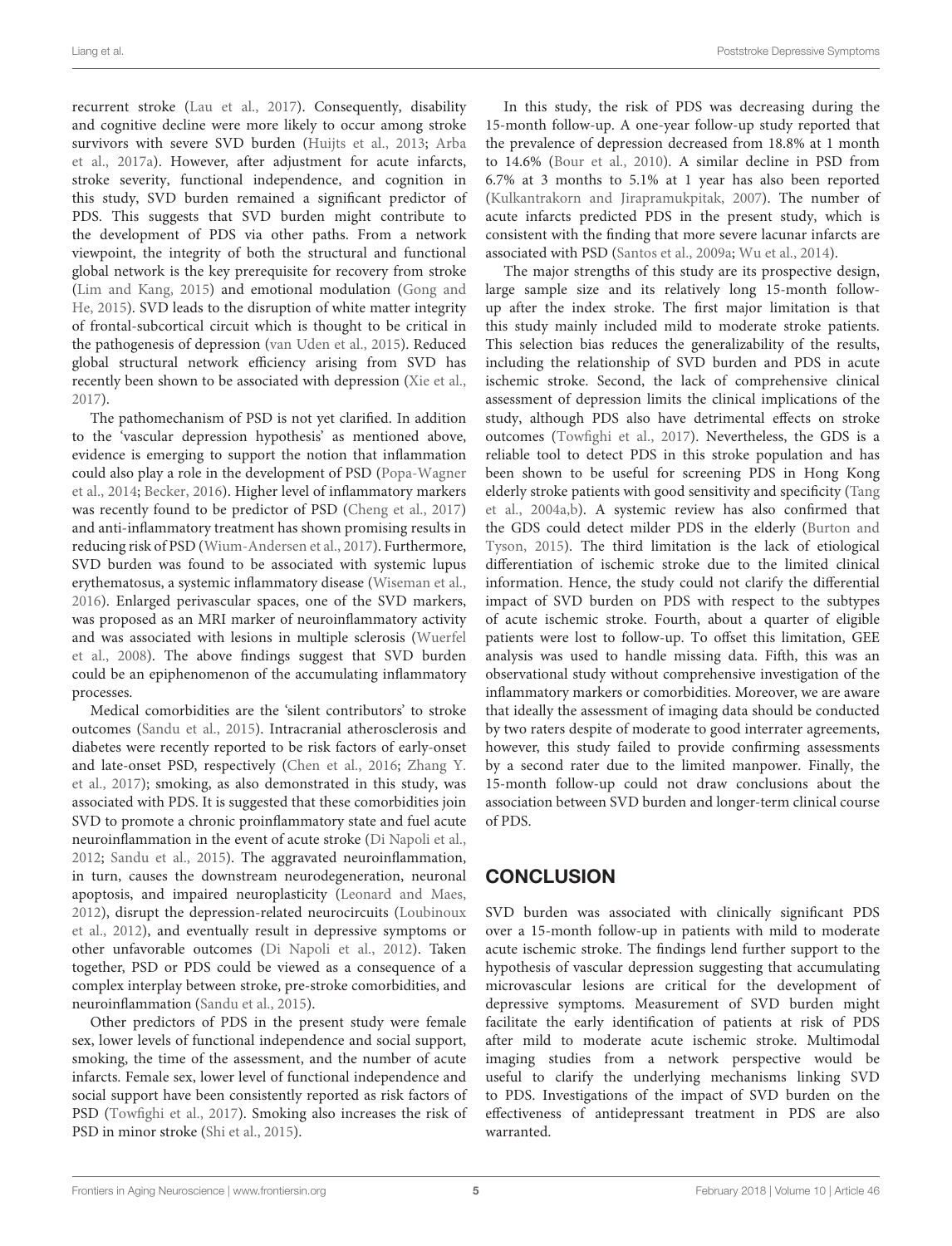#### AUTHORS CONTRIBUTIONS

W-KT and YL made substantial contributions to the conception and design of the study. YL, Y-KC, VC-TM, D-FW, and WC-WC made substantial contributions to the acquisition of data. YL and Y-KC made substantial contributions to the analysis of data. VM, D-FW, WC-WC, GSU, H-JK, and W-KT contributed to the interpretations of data. YL drafted the first version of the manuscript. All the authors revised the draft for intellectual content, gave their final approval of the final version for publication, and agreed to be accountable for all aspects of the work in ensuring

#### **REFERENCES**

- <span id="page-8-1"></span>Arba, F., Inzitari, D., Ali, M., Warach, S., Luby, M., and Lees, K. (2017a). Small vessel disease and clinical outcomes after IV rt-PA treatment. Acta Neurol. Scand. 136, 72–77. [doi: 10.1111/ane.12745](https://doi.org/10.1111/ane.12745)
- <span id="page-8-14"></span>Arba, F., Mair, G., Carpenter, T., Sakka, E., Sandercock, P., Lindley, R. I., et al. (2017b). Cerebral white matter hypoperfusion increases with smallvessel disease burden. Data from the third international stroke trial. J. Stroke Cerebrovasc. Dis. 26, 1506–1513. [doi: 10.1016/j.jstrokecerebrovasdis.2017.](https://doi.org/10.1016/j.jstrokecerebrovasdis.2017.03.002) [03.002](https://doi.org/10.1016/j.jstrokecerebrovasdis.2017.03.002)
- <span id="page-8-6"></span>Barthel, D. (1965). Functional evaluation: the Barthel Index. Md. State Med. J. 14, 16–65.
- <span id="page-8-19"></span>Becker, K. J. (2016). Inflammation and the silent sequelae of stroke. Neurotherapeutics 13, 801–810. [doi: 10.1007/s13311-016-0451-5](https://doi.org/10.1007/s13311-016-0451-5)
- <span id="page-8-27"></span>Bour, A., Rasquin, S., Aben, I., Boreas, A., Limburg, M., and Verhey, F. (2010). A one-year follow-up study into the course of depression after stroke. J. Nutr. Health Aging 14, 488–493. [doi: 10.1007/s12603-010-](https://doi.org/10.1007/s12603-010-0033-x) [0033-x](https://doi.org/10.1007/s12603-010-0033-x)
- <span id="page-8-5"></span>Brott, T., Adams, H. P. Jr., Olinger, C. P., Marler, J. R., Barsan, W. G., Biller, J., et al. (1989). Measurements of acute cerebral infarction: a clinical examination scale. Stroke 20, 864–870. [doi: 10.1161/01.STR.20.7.864](https://doi.org/10.1161/01.STR.20.7.864)
- <span id="page-8-29"></span>Burton, L. J., and Tyson, S. (2015). Screening for mood disorders after stroke: a systematic review of psychometric properties and clinical utility. Psychol. Med. 45, 29–49. [doi: 10.1017/s0033291714000336](https://doi.org/10.1017/s0033291714000336)
- <span id="page-8-0"></span>Carson, A. J., MacHale, S., Allen, K., Lawrie, S. M., Dennis, M., House, A., et al. (2000). Depression after stroke and lesion location: a systematic review. Lancet 356, 122–126. [doi: 10.1016/s0140-6736\(00\)02448-x](https://doi.org/10.1016/s0140-6736(00)02448-x)
- <span id="page-8-22"></span>Chen, Y. K., Qu, J. F., Xiao, W. M., Li, W. Y., Li, W., Fang, X. W., et al. (2016). Intracranial atherosclerosis and poststroke depression in Chinese patients with ischemic stroke. J. Stroke Cerebrovasc. Dis. 25, 998–1004. [doi: 10.1016/j.](https://doi.org/10.1016/j.jstrokecerebrovasdis.2015.12.038) [jstrokecerebrovasdis.2015.12.038](https://doi.org/10.1016/j.jstrokecerebrovasdis.2015.12.038)
- <span id="page-8-20"></span>Cheng, L. S., Tu, W. J., Shen, Y., Zhang, L. J., and Ji, K. (2017). Combination of high-sensitivity C-reactive protein and homocysteine predicts the post-stroke depression in patients with ischemic stroke. Mol. Neurobiol. [doi: 10.1007/](https://doi.org/10.1007/s12035-017-0549-8) [s12035-017-0549-8](https://doi.org/10.1007/s12035-017-0549-8) [Epub ahead of print].
- <span id="page-8-7"></span>Chiu, H. F., Lee, H., Chung, W., and Kwong, P. (1994). Reliability and validity of the Cantonese version of mini-mental state examination-a preliminary study. J. Hong Kong Coll. Psychiatry 4(Suppl. 2), 25–28.
- <span id="page-8-23"></span>Di Napoli, M., Godoy, D. A., Campi, V., Masotti, L., Smith, C. J., Parry Jones, A. R., et al. (2012). C-reactive protein in intracerebral hemorrhage: time course, tissue localization, and prognosis. Neurology 79, 690–699. [doi: 10.1212/WNL.](https://doi.org/10.1212/WNL.0b013e318264e3be) [0b013e318264e3be](https://doi.org/10.1212/WNL.0b013e318264e3be)
- <span id="page-8-17"></span>Gong, Q., and He, Y. (2015). Depression, neuroimaging and connectomics: a selective overview. Biol. Psychiatry 77, 223–235. [doi: 10.1016/j.biopsych.2014.](https://doi.org/10.1016/j.biopsych.2014.08.009) [08.009](https://doi.org/10.1016/j.biopsych.2014.08.009)
- <span id="page-8-13"></span>Helenius, J., Mayasi, Y., and Henninger, N. (2016). White matter hyperintensity lesion burden is associated with the infarct volume and 90-day outcome in small subcortical infarcts. Acta Neurol. Scand. 135, 585–592. [doi: 10.1111/ane.](https://doi.org/10.1111/ane.12670) [12670](https://doi.org/10.1111/ane.12670)
- <span id="page-8-15"></span>Huijts, M., Duits, A., Van Oostenbrugge, R. J., Kroon, A. A., De Leeuw, P. W., and Staals, J. (2013). Accumulation of MRI markers of cerebral small vessel disease is associated with decreased cognitive function: a study in first-ever lacunar stroke

that questions related to the accuracy or integrity of any part of the study are appropriately investigated and resolved.

#### FUNDING

This work was supported by a grant from the National Natural Science Foundation of China (Grant Reference Number: 81371460) and a General Research Fund Grant from the University Grants Committee of Hong Kong (Grant Reference Number: 473712).

and hypertensive patients. Front. Aging Neurosci. 5:72. [doi: 10.3389/fnagi.2013.](https://doi.org/10.3389/fnagi.2013.00072) [00072](https://doi.org/10.3389/fnagi.2013.00072)

- <span id="page-8-9"></span>Kolominsky-Rabas, P. L., Weber, M., Gefeller, O., Neundoerfer, B., and Heuschmann, P. U. (2001). Epidemiology of ischemic stroke subtypes according to TOAST criteria. Stroke 32, 2735–2740. [doi: 10.1161/hs1201.](https://doi.org/10.1161/hs1201.100209) [100209](https://doi.org/10.1161/hs1201.100209)
- <span id="page-8-28"></span>Kulkantrakorn, K., and Jirapramukpitak, T. (2007). A prospective study in one year cumulative incidence of depression after ischemic stroke and Parkinson's disease: a preliminary study. J. Neurol. Sci. 263, 165–168. [doi: 10.1016/j.jns.2007.](https://doi.org/10.1016/j.jns.2007.07.014) [07.014](https://doi.org/10.1016/j.jns.2007.07.014)
- <span id="page-8-2"></span>Lau, K. K., Li, L., Schulz, U., Simoni, M., Chan, K. H., Ho, S. L., et al. (2017). Total small vessel disease score and risk of recurrent stroke validation in 2 large cohorts. Neurology 88, 2260–2267. [doi: 10.1212/WNL.0000000000004042](https://doi.org/10.1212/WNL.0000000000004042)
- <span id="page-8-24"></span>Leonard, B., and Maes, M. (2012). Mechanistic explanations how cell-mediated immune activation, inflammation and oxidative and nitrosative stress pathways and their sequels and concomitants play a role in the pathophysiology of unipolar depression. Neurosci. Biobehav. Rev. 36, 764–785. [doi: 10.1016/j.](https://doi.org/10.1016/j.neubiorev.2011.12.005) [neubiorev.2011.12.005](https://doi.org/10.1016/j.neubiorev.2011.12.005)
- <span id="page-8-3"></span>Liang, Y., Chen, Y.-K., Deng, M., Mok, V. C. T., Wang, D.-F., Ungvari, G. S., et al. (2017). Association of cerebral small vessel disease burden and healthrelated quality of life after acute ischemic stroke. Front. Aging Neurosci. 9:372. [doi: 10.3389/fnagi.2017.00372](https://doi.org/10.3389/fnagi.2017.00372)
- <span id="page-8-16"></span>Lim, J. S., and Kang, D. W. (2015). Stroke connectome and its implications for cognitive and behavioral sequela of stroke. J. Stroke 17, 256–267. [doi: 10.5853/](https://doi.org/10.5853/jos.2015.17.3.256) [jos.2015.17.3.256](https://doi.org/10.5853/jos.2015.17.3.256)
- <span id="page-8-25"></span>Loubinoux, I., Kronenberg, G., Endres, M., Schumann-Bard, P., Freret, T., Filipkowski, R. K., et al. (2012). Post-stroke depression: mechanisms, translation and therapy. J. Cell. Mol. Med. 16, 1961–1969. [doi: 10.1111/j.1582-](https://doi.org/10.1111/j.1582-4934.2012.01555.x) [4934.2012.01555.x](https://doi.org/10.1111/j.1582-4934.2012.01555.x)
- <span id="page-8-8"></span>Lubben, J. E. (1988). Assessing social networks among elderly populations. Fam. Commun. Health 11, 42–52. [doi: 10.1097/00003727-198811000-00008](https://doi.org/10.1097/00003727-198811000-00008)
- <span id="page-8-12"></span>Mok, V. C., Lam, B. Y., Wong, A., Ko, H., Markus, H. S., and Wong, L. K. (2017). Early-onset and delayed-onset post-stroke dementia - revisiting the mechanisms. Nat. Rev. Neurol. 13, 148–159. [doi: 10.1038/nrneurol.2017.16](https://doi.org/10.1038/nrneurol.2017.16)
- <span id="page-8-18"></span>Popa-Wagner, A., Buga, A. M., Tica, A. A., and Albu, C. V. (2014). Perfusion deficits, inflammation and aging precipitate depressive behaviour. Biogerontology 15, 439–448. [doi: 10.1007/s10522-014-9516-1](https://doi.org/10.1007/s10522-014-9516-1)
- <span id="page-8-21"></span>Sandu, R. E., Buga, A. M., Uzoni, A., Petcu, E. B., and Popa-Wagner, A. (2015). Neuroinflammation and comorbidities are frequently ignored factors in CNS pathology. Neural Regen. Res. 10, 1349–1355. [doi: 10.4103/1673-5374.](https://doi.org/10.4103/1673-5374.165208) [165208](https://doi.org/10.4103/1673-5374.165208)
- <span id="page-8-4"></span>Santos, M., Gold, G., Kovari, E., Herrmann, F. R., Bozikas, V. P., Bouras, C., et al. (2009a). Differential impact of lacunes and microvascular lesions on poststroke depression. Stroke 40, 3557–3562. [doi: 10.1161/strokeaha.109.548545](https://doi.org/10.1161/strokeaha.109.548545)
- <span id="page-8-11"></span>Santos, M., Kovari, E., Hof, P. R., Gold, G., Bouras, C., and Giannakopoulos, P. (2009b). The impact of vascular burden on late-life depression. Brain. Res. Rev. 62, 19–32. [doi: 10.1016/j.brainresrev.2009.08.003](https://doi.org/10.1016/j.brainresrev.2009.08.003)
- <span id="page-8-26"></span>Shi, Y., Xiang, Y., Yang, Y., Zhang, N., Wang, S., Ungvari, G. S., et al. (2015). Depression after minor stroke: prevalence and predictors. J. Psychosom. Res. 79, 143–147. [doi: 10.1016/j.jpsychores.2015.03.012](https://doi.org/10.1016/j.jpsychores.2015.03.012)
- <span id="page-8-10"></span>Song, T. J., Kim, J., Song, D., Yoo, J., Lee, H. S., Kim, Y. J., et al. (2017). Total cerebral small-vessel disease score is associated with mortality during follow-up